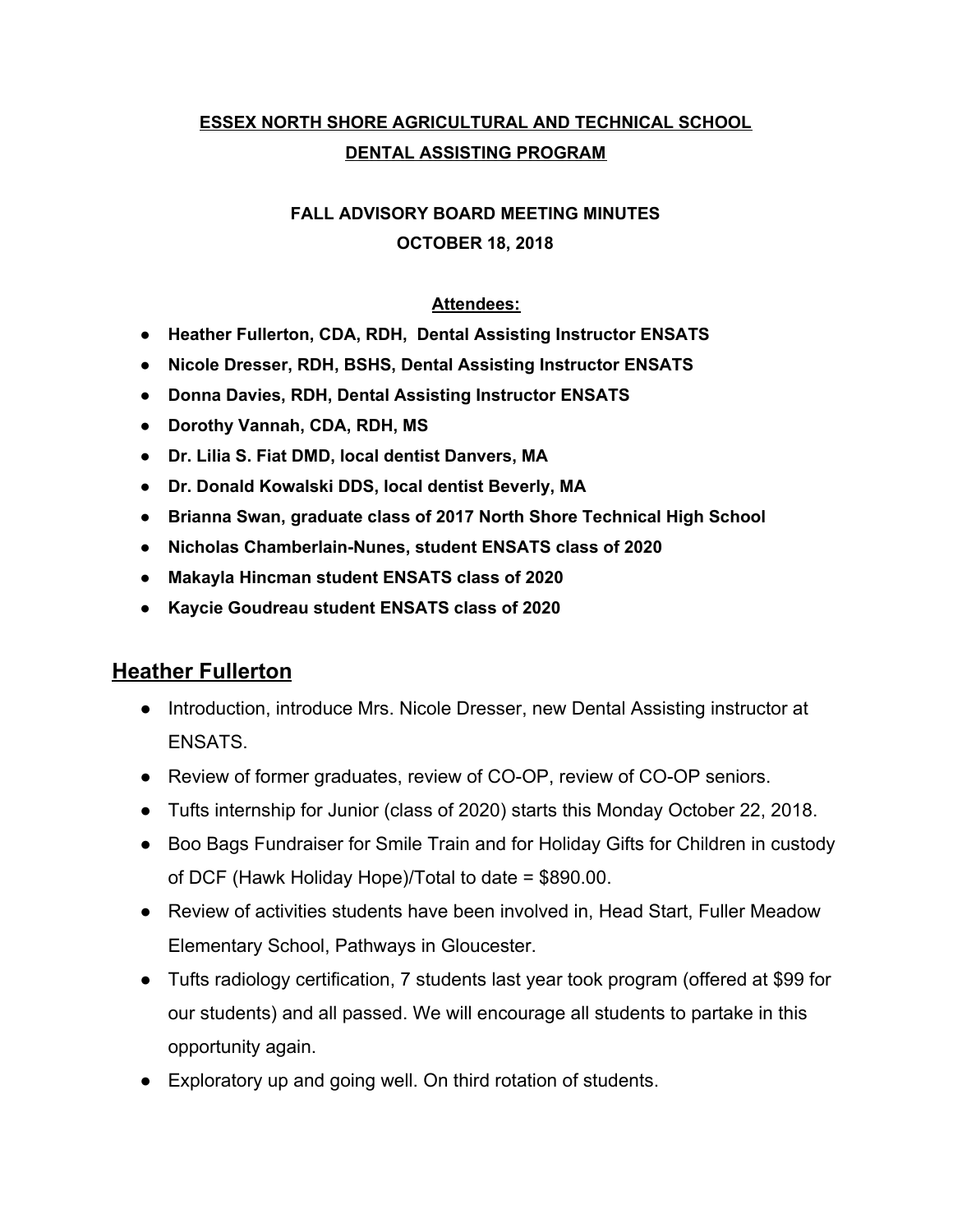● Explanation that Mrs. Dresser and Mrs. Fullerton are co-teaching this year. Teachers see all students in Grades 10 & 12. While exploratory is running, Mrs. Dresser is strictly working with Grade 9 students and Mrs. Fullerton is working strictly with Grade 11 students.

# **Current Needs**

- Plumbing issue in the lab. Limited to one sink. Left sink smells like rotten eggs. Both sinks \***Discuss with Dr. Donald Kowalski - he suggested**
- Left model trimmer, water not coming out. Could use a new model trimmer.
- Radiology issues with Dexters so they were returned and real skull mannequin was ordered.
- Dorothy Vanna brought up the fact that she spoke with Kathleen Holman about securing funding for a pediatric skull mannequin.
- Mouthguard clinic was brought up. Issues posed were pulling students out of class so possibly it could be done during students lunch at third period and also the fact that we do not staff a dentist.
- Dr. Lilia Fiat of Danvers offered her services on occasional Friday's to be here so students can run mouthguard clinic.
- Dental Licensing (students eligible at graduation) versus DANB (need to work 3500 hours)
- Need for a new instructor. Current sophomore class has 18 students, which is extremely difficult to work efficiently in the lab. It was proposed that depending on demand for this program, if more students were chosen we could potentially get another instructor. Best case scenario is 12 students in the clinic.
- Dental radiology software could be more fluent with Eaglesoft software.
- Dental Radiography Book (author: Joen Iannucci) (At least 20 books) BY EVOLVE
- Fix Compressor
- Monitoring badges, dosimeter badges